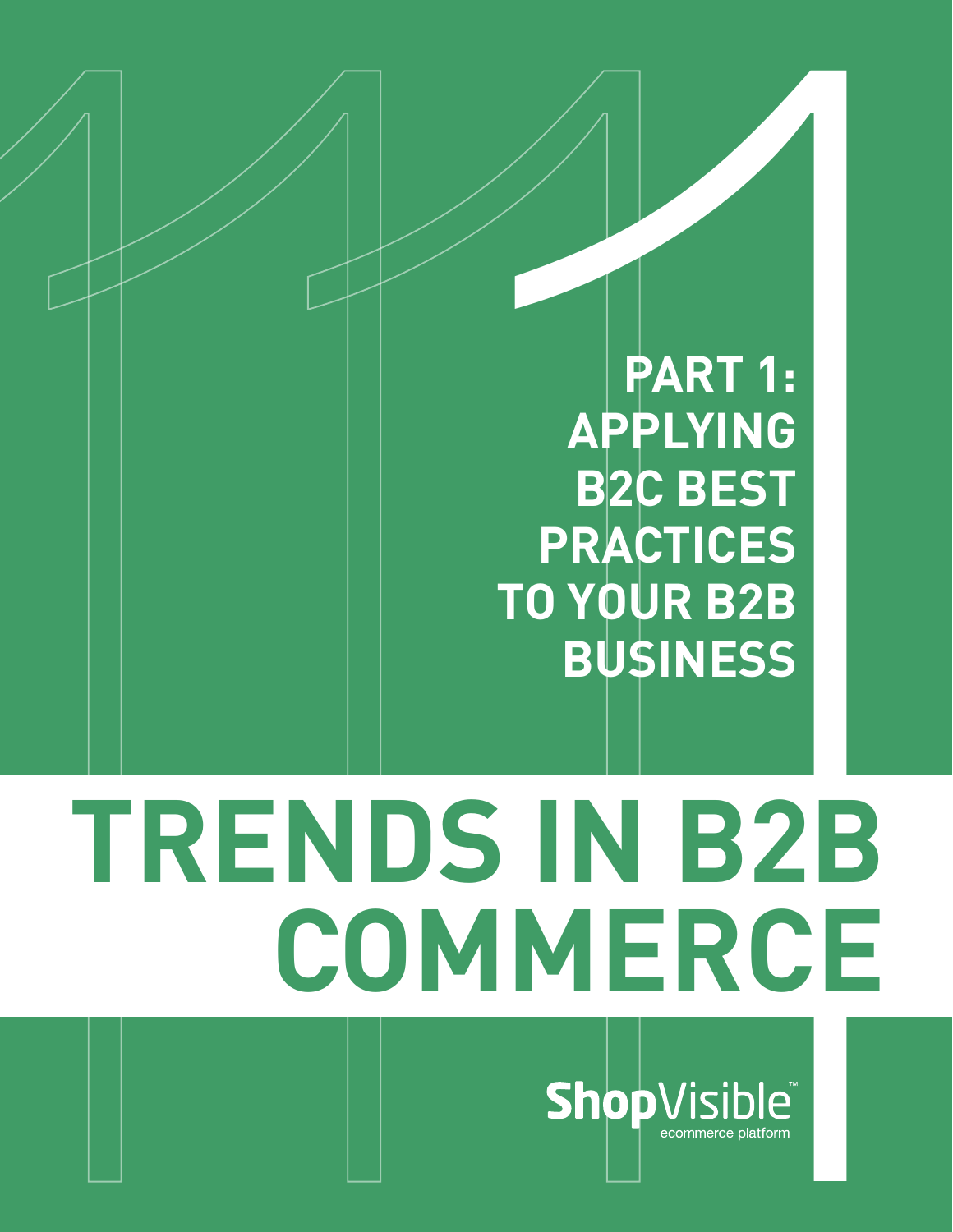### **FUNNY THING ABOUT COMPANIES. THEY'RE FILLED WITH PEOPLE.**

<u> マーフーフーフーフーフーフーフーフーフーフ</u>

<mark>⋻ᠫᢛᢓᢛᢓᢛᢓᢛᢓᢛᢓᢛᢓᢛᢓᢛᢓᢛᢓᢛᢓᢛᢓᢛᢓᢛᢓᢛᢓᢛᢓᢛᢓ</mark>

Inside brick and mortar buildings exist...people. We forget that sometimes. We talk about Business to Business (B2B) commerce as if there were two abstract entities buying and selling from one another. In fact, it's the people within these companies who are authorizing and making these transactions. And in today's world, those business buyers are increasingly influenced by the omnichannel revolution they experience as consumers—and are demanding the same experiences professionally.

To satisfy these omnichannel expectations, companies such as Amazon and Nordstrom, are providing best in class eCommerce experiences. B2B sellers who emulate these leaders, pay attention to their customers, and are able to deliver in an omnichannel way, will become the big winners.

As an eCommerce platform provider serving the B2B and B2B/B2C hybrid markets, ShopVisible has a valuable perspective on these trends. We've been in on the ground floor with our clients helping them launch and maintain their sites. We are constantly learning new things about what works and what doesn't. In this series, we would like to share with you our observations, perspectives and ideas. And hopefully help you navigate this exciting new world. The focus for this initial series are lessons learned on the journey to becoming omnichannel.

> **"B2B sellers are actively preparing for a reality where 50% or more of their total customer base will be buying online from them within three years."**

> > **–Andy Hoar, Forrester**

### **B2B COMPANIES MATCH COMPETITORS BUT FALL WELL SHORT OF THE AMAZON STANDARD**



| <b>YOUR B2B COMPETITORS</b> |     | AMAZON.COM    |     |
|-----------------------------|-----|---------------|-----|
| Better                      | 48% | 17%<br>Better |     |
| Comparable                  | 39% | Comparable    | 36% |
| 14%<br>Worse                |     | Worse         | 48% |

Source: Forrester Base: 92 B2B eCommerce professionals (percentages do not total 100% because of rounding)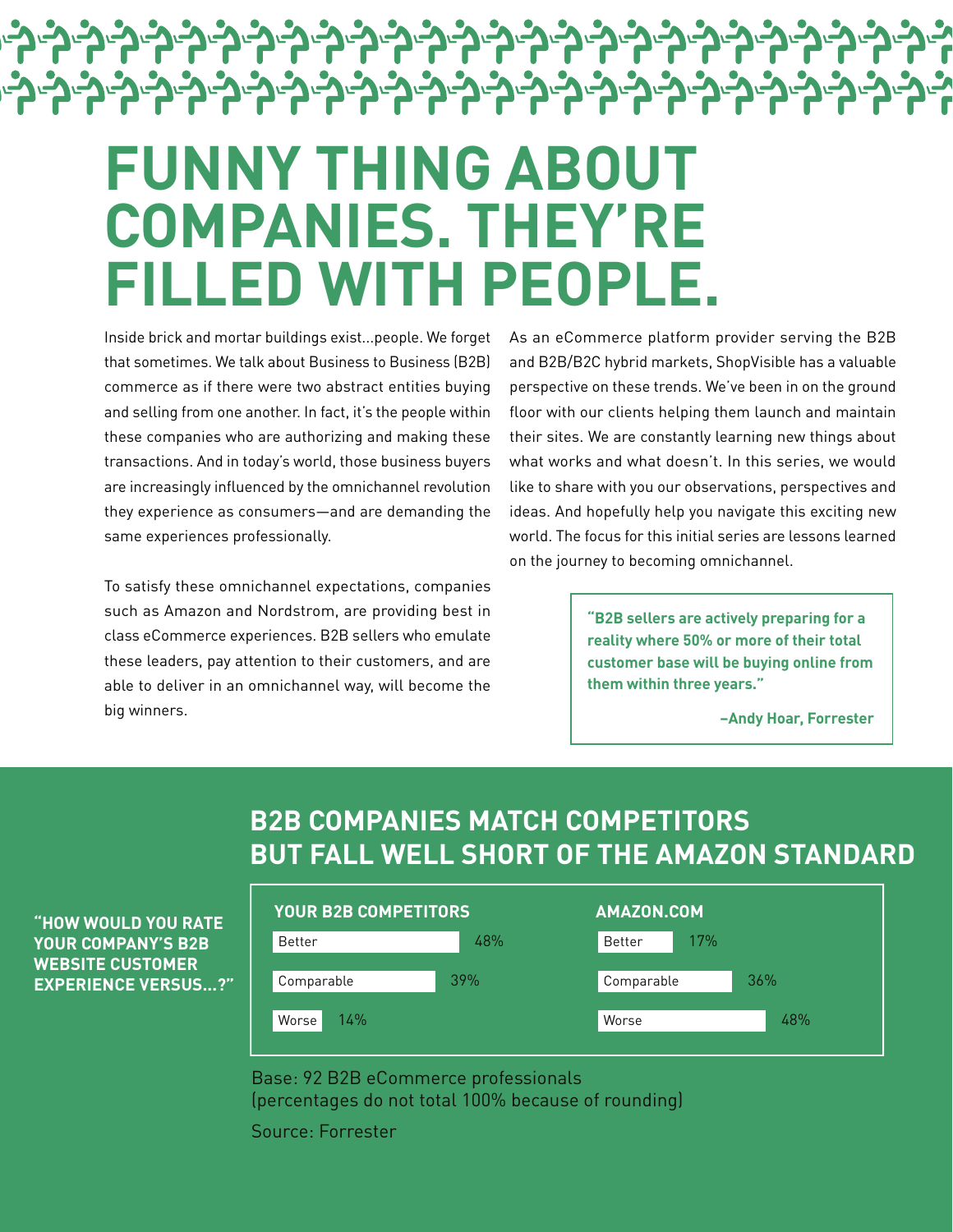### **Lesson #1: DON'T BE THE NEXT BLACKBERRY.**

Remember when Blackberry had an entrenched hold as the business handheld device of choice? In 2008 Blackberry was called "Crackberry" for good reason – business was addicted. The company believed they owned the business market. Many considered BlackBerry to be the really business tool and iPhones to be the toy. But no one ever said real bsiness couldn't also be delivered in an exceptional experience. The consumer and the employee spoke and the new experience won. By the time leadership recognized that the iPhone could hurt it, it was already too late. The "consumerization" of business technology was an unstoppable force. BlackBerry

users were coming home from work and picking up their iPhones, which were a lot more fun to use. Soon, they wanted to use iPhones at work too, and resistance from CIOs and IT departments was futile. With nothing comparable to offer, Blackberry was out—and a new generation of high userexperience smart phones were in.

**LESSON LEARNED:** Amazon-like B2C customer experiences are now the norm. Customers will simply not accept substandard B2B customer experiences.

### **LOSING GROUND BLACKBERRY'S SHARE OF WORLDWIDE SMARTPHONE SALES** Data: Gartner Q1 2008 Q4 2013 20% 10% **At its peak, the company sold nearly 15 million Blackberry phones per quarter; now it moves one-third as many.**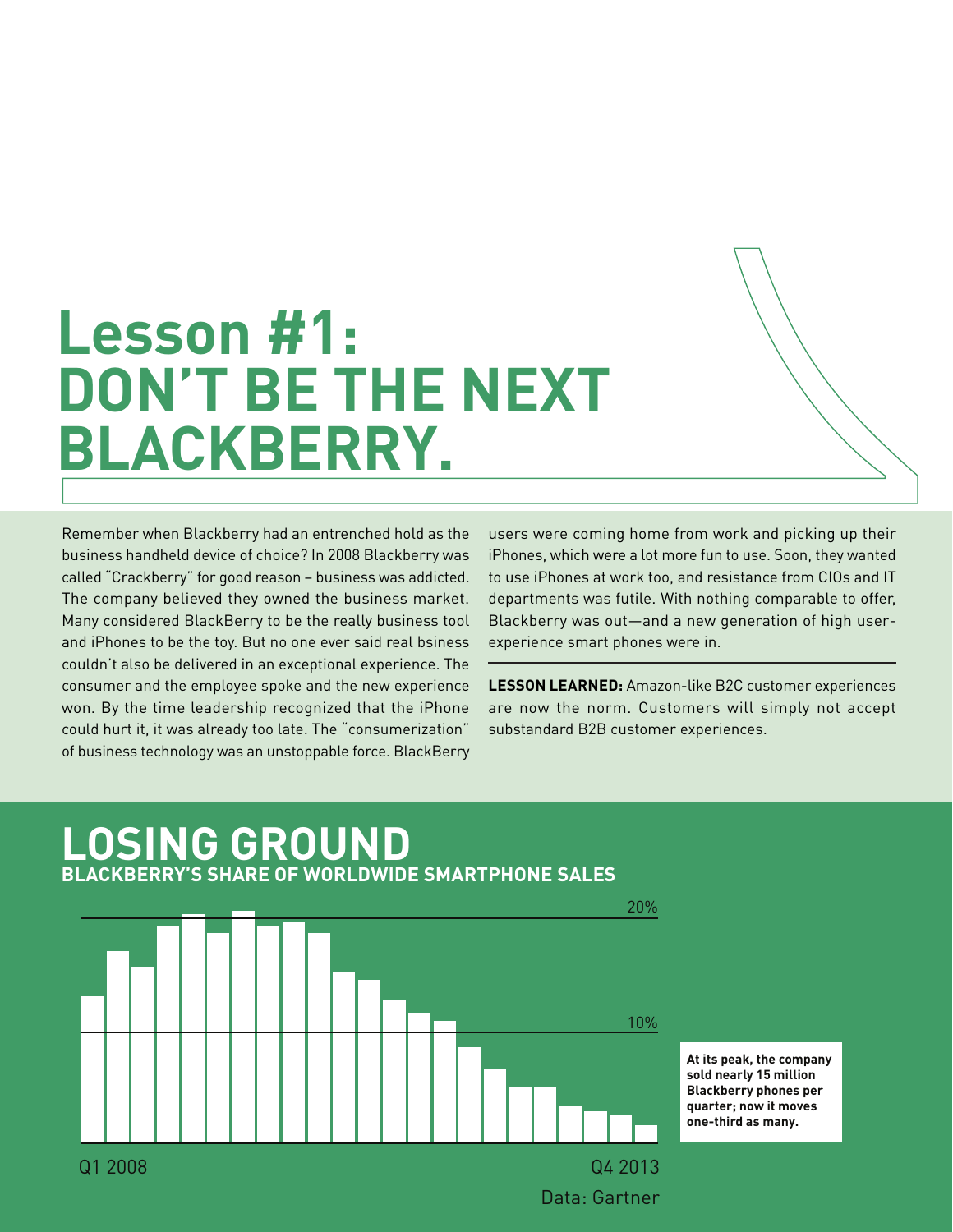# **Lesson #2: BUSINESS BUYERS ARE PEOPLE TOO.**

### **OMNICHANNEL SHOPPING IN PRACTICE: WEST MUSIC**

**Music retailer West Music has created a compelling experience for its business and retail customers in a single place. Brick and mortar store customers have the personal approach and visibility to make purchases from the website or store, view updated news and events, and other local services such as lessons and repair.** 

**Educators nationally and globally may never visit a West Music store, and they don't care. The eCommerce store is a virtual cornucopia of digital information, music, education, and video to make them feel as though they are part of the family.**

**67% of online shoppers have made purchases in the past six months that have involved multiple channels. 87% think brands need to work harder to create a seamless experience for customers.** 

Consumers are not only driving B2B sellers toward a better user experience, but are also demanding omnichannel support. Omnichannel is much more than using both online and offline channels. It is about the experience – an optimized journey from first consideration to final sale. These consumers have low thresholds for frustration when it comes to search, navigation, ordering and tracking.

The omnichannel consumer expects to have a continuous experience across brands, formats, and devices, and to use all channels interchangeably with the ability to return through a different channel to finish the browsing or purchase process without missing a beat. Along the way, the omnichannel consumer has accumulated product knowledge (for example, the name, product size, color, shape, material content, etc.) in one channel and has gained the ability to purchase from any channel.

Beyond omnichannel some say the next frontier is advanced personalization, which will allow consumers to create and own their own, personalized brand and user experience within the larger brand. Target, for example has designed a personalization app called uStyler that saves and shares mix-and-match combinations of shopper's tastes. Using uStyler, college students can design and furnish their dorm rooms, then create their own "brand" to share with others. How far can B2B sellers take personalization remains to be seen.

**LESSON LEARNED:** Consumers expect the B2B seller to understand their purchases, maintain an up-to-date record of preferred purchase methods and contact details, and to provide offers, order updates, and shipping notifications to the channel of their choice.

**–Zendesk**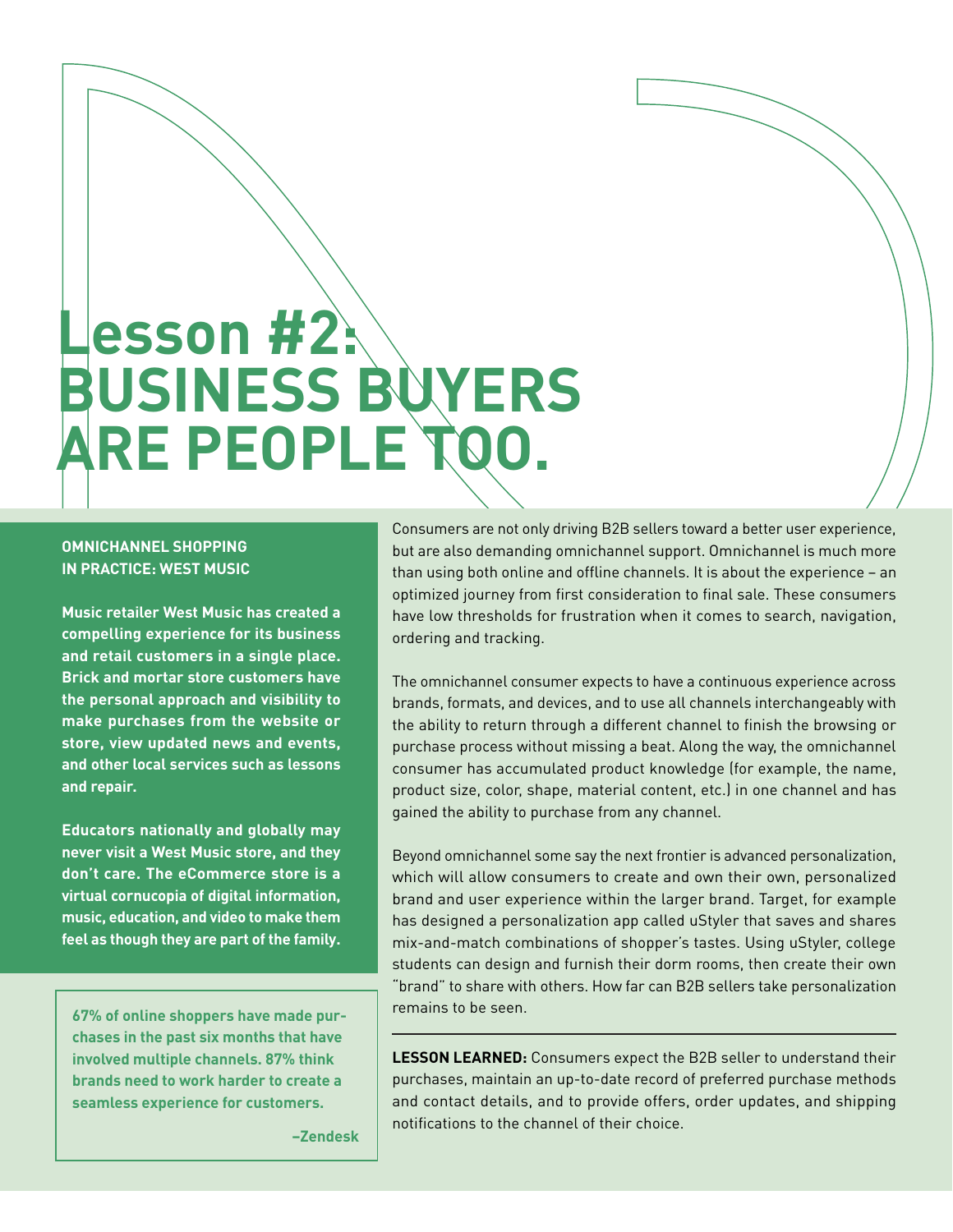# **Lesson #3: WITHOUT UNIFIED ORGANIZATION, MNICHANNEL WILL BECOME CHAOTIC**

### **A FEW THINGS B2B SELLERS MUST BE PREPARED TO DISRUPT WHEN WADING INTO B2B OMNICHANNEL COMMERCE:**

- **• Old org chart**
- **• Existing commission schedules**
- **• Existing sales attribution**
- **• Channel conflict**

**Omnichannel has to transcend traditional boundaries of brands and channels to be successful. Successful B2B sellers will put the customer at the center of all decision-making and align their organizations accordingly. This will involve breaking down silos between stores, website and mobile; and reassessing all aspects of the organization to ensure people, business processes, incentives, technology and internal structure are aligned to support an omnichannel strategy.**

Approaching the consumer brand experience holistically, the omnichannel B2B seller lets consumers experience the brand, not a channel within a brand. Customers want to research, buy, receive and return products on their terms—not dictated by a company's organizational structure. And, they do expect to receive the same quality experience regardless of the device or method they use—and have no qualms of leaving companies that can't deliver this. The truly enabled omnichannel B2B seller will recognize its customers across all channels equally, and provide relationship history and informed product recommendations.

There is a definite trend toward more customer self-service and away from direct contact with the B2B seller. Even so, when a customer does call they expect the B2B seller to be "all-knowledgeable." B2B seller employees who do interact with customers will need to have instantaneous and accurate information about products, services and customer history.

**LESSON LEARNED:** B2B sellers need to align their organization structurally and psychologically to support this new paradigm. Instead of perceiving a variety of touch-points as part of the same brand, all shopping channels will need to work from the same database of products, prices, promotions, etc.

**"The channel is irrelevant. Technology enables us to create better intimacy."** 

**–HSN CEO Mindy Grossman**

**60% of consumers use web self-service knowledge to find answers to their questions**

**–Forrester**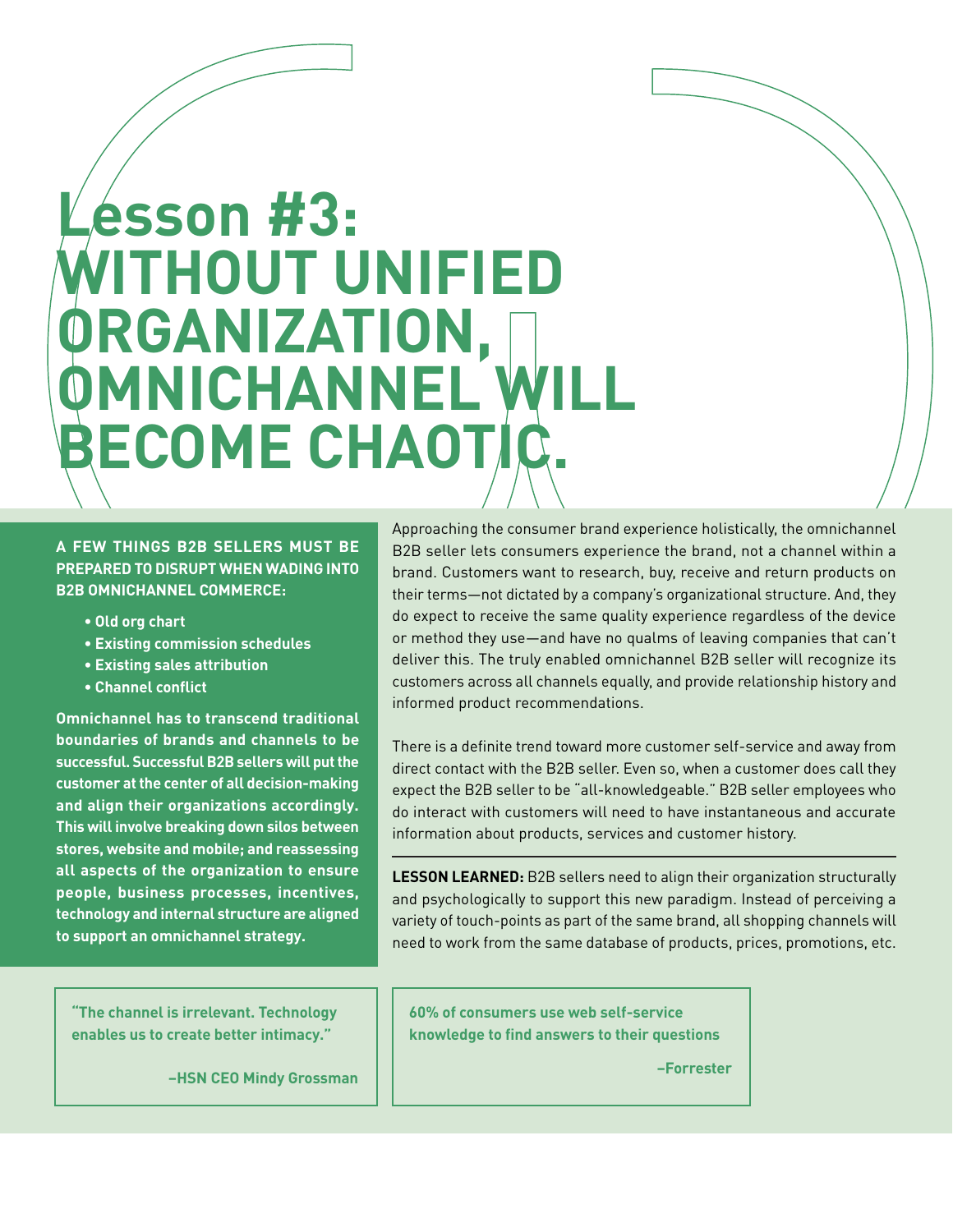## **Lesson #4: OMNICHANNEL IS HAPPENING ACROSS B2B SALES CHANNELS.**

**45% OF B2B buyers have used Amazon Supply to make a company purchase.**

**–Acquity Group**

Traditionally manufacturers, distributors, and retailers have followed a followed a standard and well-delineated B2B production, distribution, and consumption process. They were complementary to each other. Today, the ecosystem has become hyper connected and the B2B sales channels increasingly overlapped, with:

- Manufacturers selling products direct to consumers.
- Manufacturers have entered the distribution space (by selling online)
- Distributors, under increasing pressure from all sides, have entered the manufacturing space (by selling private-label products).
- Manufacturers and distributors selling products on marketplaces and other portals to other businesses.
- Consumer companies who have mastered the art of selling across channels and fulfilling in the new hyper connected model are now supporting distributor accounts and selling direct to businesses.

**LESSON LEARNED:** Amidst all this chaos, B2B influence and buying channels will become more diffuse and fragmented. Brands and manufacturers will leverage all possible buying paths to open up new revenue streams. B2B customers will increase dramatically in the next several years, as well as the number of B2B websites selling many new products.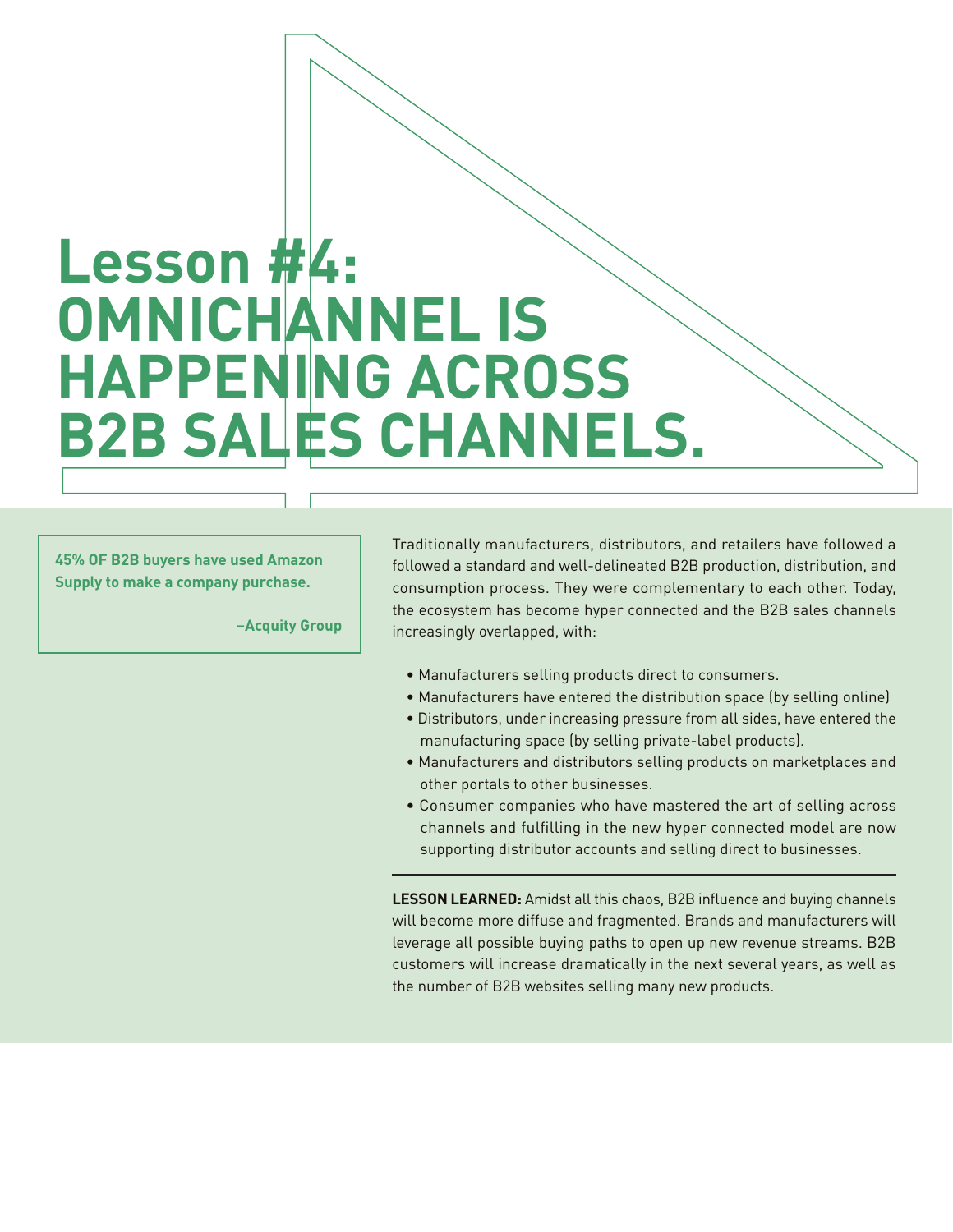# **Lesson #5: TRANSPARENCY IS THE NEW NORMAL OF B2B FILLMENT.**

Consumer expectations for omnichannel are raising the bar for fulfillment. B2B shoppers want assurance that their time won't be wasted, whether they're browsing an online catalog, or considering a trip to the store to make an in-store pickup. They are becoming accustomed to things like rapid, if not free, shipping and, faultless inventory and delivery information.

Fulfilling the orders of the omnichannel customer demands every warehouse, distribution center and retail location become a component of a single, tightly integrated, enterprise-wide inventory. B2B sellers are expected to ship from anywhere, enable in-store pick-up of online orders (if applicable), and accept returns anywhere.

Even companies with a great deal of experience in retail and wholesale channels often underestimate how different difficult it is to efficiently fulfill customer demand from any location and any channel.

**LESSON LEARNED:** With an increasing number of channels becoming available for consumers, the challenge is providing a clear picture of inventory requirements across the enterprise. A strong order management system should balance factors like order fill rate, service levels, delivery times and freight costs to make decisions about how to allocate inventory and service the customer.

> **Order Management Technology is a crucial element for creating an "anywhere, anytime" retail strategy.**

> > **–Aberdeen Group**